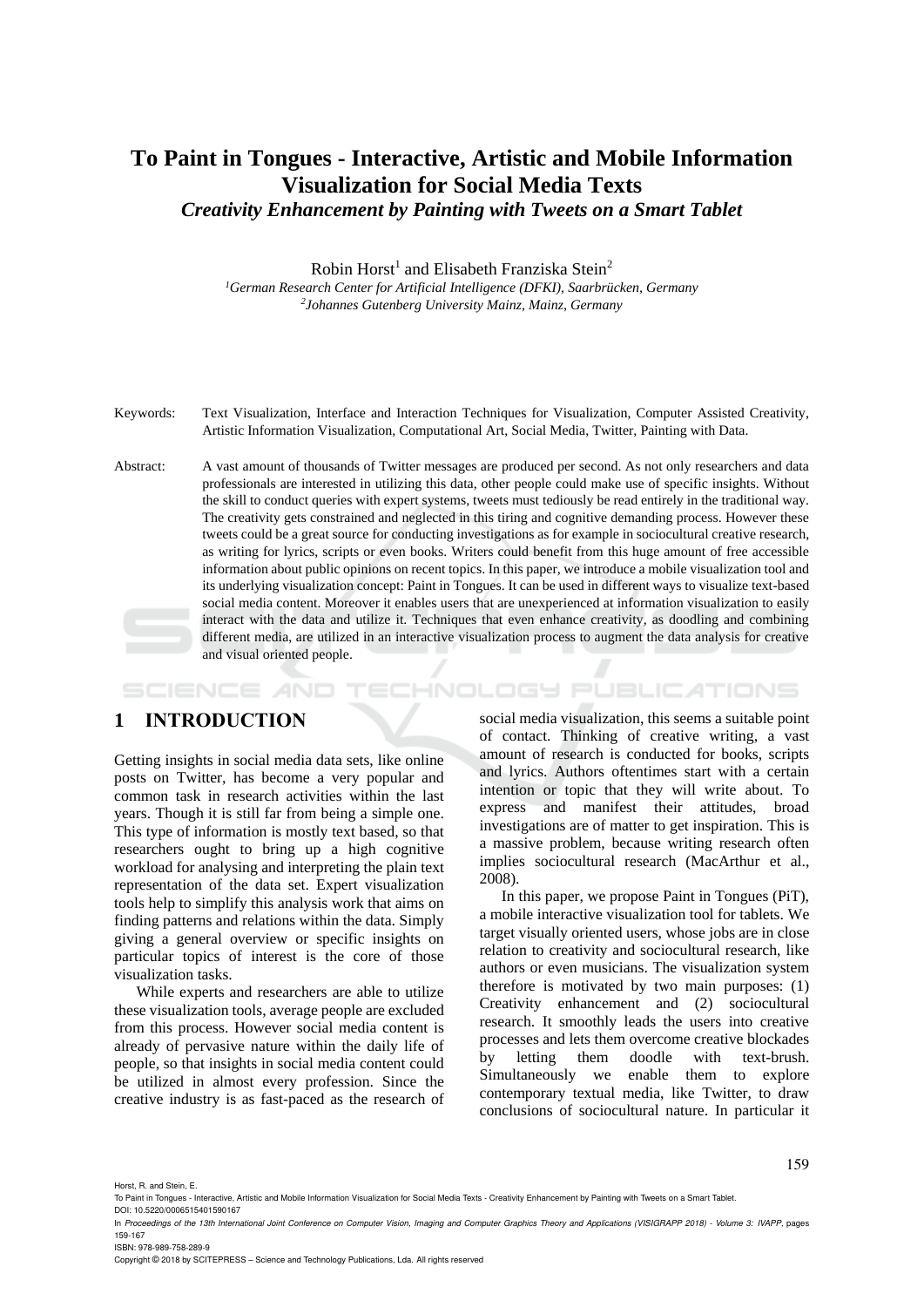combines visualizing a set of tweets relating to a specific topic on the one hand and creativity enhancing interaction aspects on the other hand. Users get insights in social media content in a very simple way and the cognitive effort for exploring such a data set is thereby lowered. We illustrate the usefulness and the benefit of the tool by giving an application example and utilizing a prototype of the proposed system. We also show that a high ease of use is provided and that the underlying semantic space of a limited set of tweets can be explored.

To find a start for such a creative process, it is common to use painting or rather doodling as an initialization approach to get into the creative workflow. We let users actually paint with the text data from tweets and therefore link creative techniques with semantic visualization of explicit information. This gives the users a quick and easy access to the content and relations of tweets. It finally provides insights or different views on particular topics. An overview is shown in figure 1.

Since users only have to state a certain topic that they are interested in, they do not know which words they will paint with until they actually appear on the digital canvas. Concerning this matter, the name of the concept, "Paint in Tongues", refers to a glossolalia (to speak in tongues), where people speak words of which they do not know that they will speak them until they come out. Together with the tweets information, our tool provides a template image that semantically relates to the topic of interest. The initial

thoughts of the user, the tweets content, linking techniques, semantic paintings and the template images create a tension that will result in unexpected conclusions and connections. These act as creative stimuli and broaden the view of the user.

We address different distinct scenarios where the tool can be used to carry out particular tasks:

- **Overview:** A general overview of a specific interest is needed, which would traditionally be achieved by reading several tweets on Twitter. While we provide the same content, we are however interested in interactive exploration.
- **Comprehensive Content:** Abstract impressions are provided as well as detailed insights regarding one special interest.
- **Comparison:** The tool can be used to compare different sets of tweets by conducting multiple visualization iterations with separate interests.
- Public Opinion and Meaning: In sociocultural analysis, it is important to know other peoples' opinions. The sum of these subjective opinions is represented within the set of tweets. By interactively exploring the information a generalized and recent public meaning of a certain term can be derived.
- **Context:** By only stating one topic, we give insights on its surrounding environment, for example which words are used frequently together with another specific word.
	- **Unexpected Connections** and **Relations:** A major interest in exploring the tweets is to get



Figure 1: An overview of the interaction with the Paint in Tongues mobile application running on a smart tablet.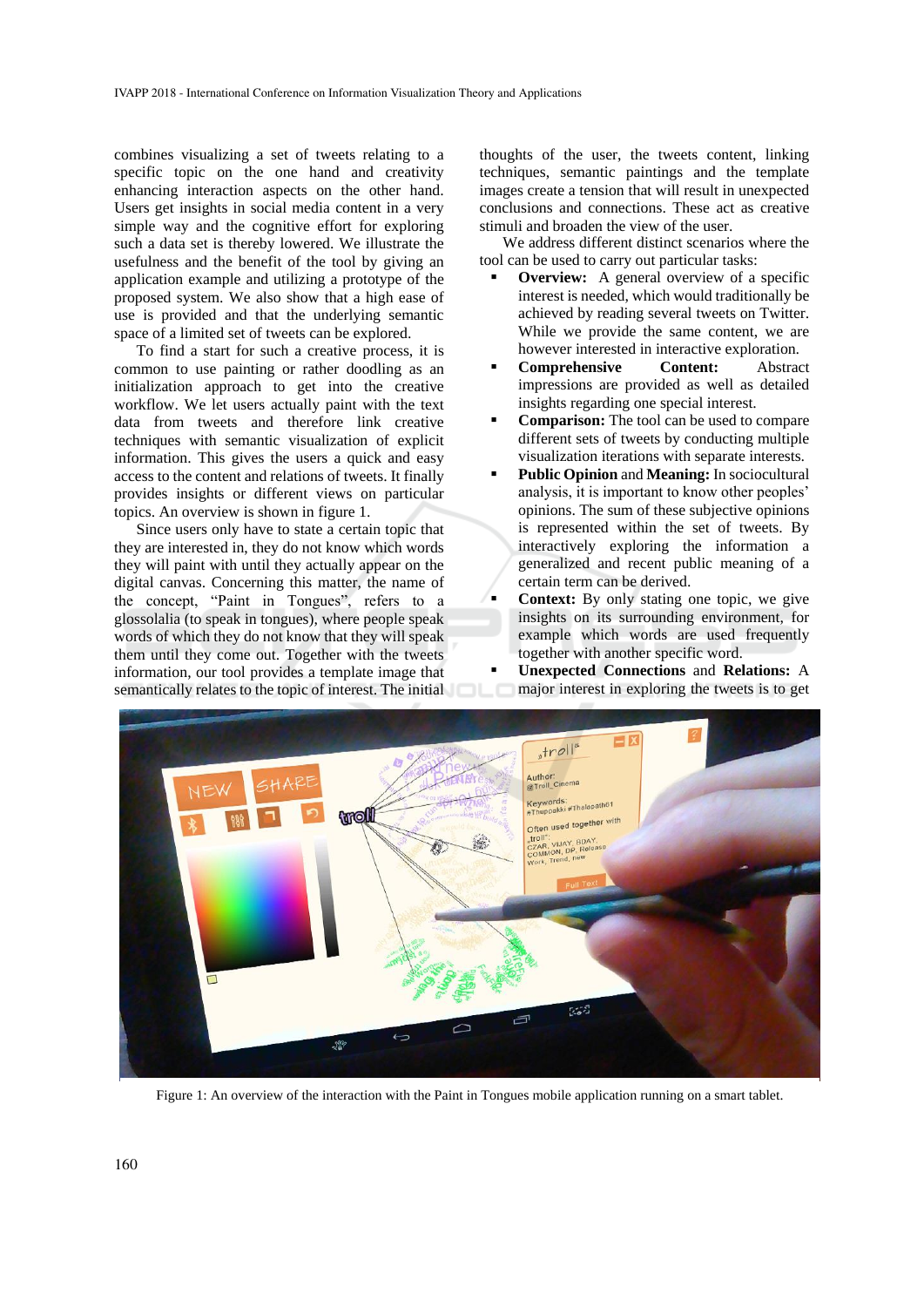new perspectives on a topic. Visual connections give users a direct cue about relations of the content that the tweets refer to.

- **Combination:** To support the development of novel and personal ideas, different media from different sources are combined with individual artistic doodles. These different sources and some individual initiative ensure that users are not solely adapt others' opinions. Cognitive inertia is therefore prevented simultaneously.
- **Share:** The resulting information artworks can be shared after finishing data exploration. So even more external impressions can be gathered, for example in form of comments, messages or retweets. This feedback extends the scope of data analysis beyond the original set of tweets. It also gives the chance to record final or even intermediate results.

Besides the information visualization aspect, art creation or creativity enhancement, it is important to mention that it is not the final artistic doodle that is of major importance. Rather the process between starting to doodle and finishing an artwork is the core aspect of PiT. At this stage, we show a fundamental and novel way of creating text visualizations and how they can be used to explore data, communicate emotions and support ideation. We will however not go into further details about the last emphases in this paper and address the visualization, interactive exploration and analysis.

### **2 RELATED WORK**

The nature of novelty that our work arises from is about combining several existing approaches rather than about fundamental research. PiT builds upon text-based visualization approaches and refers to painting techniques. It also draws conclusions from concepts that we find in fields like Information Visualization, Human-Computer Interaction. Computer Assisted Creativity and Computational Art are related fields, too.

Since the importance of social media has grown in all areas of daily life, visualization, interaction and analysis techniques that relate to this online content became of high significance, too. As scientists, we are interested in underlying structures of social media content and networks, so that plenty of visual analytics tools were proposed. Riff, Lacy and Fico (2014) propose techniques to analyse media messages. Quantitative content analysis is here conducted to address typical problems in this area, as

measurement, sampling and general technological aspects. Sticking to content analysis, the work of Chew and Eysenbach (2009) describes an expert analysis of Twitter content which targets on a specific pandemic outbreak. Kennedy et al. (2007) use Flickr content to get insights on other specific topics of interest that relate to geographical problems.

None of the works mentioned above shifts the targeted audience to users who are novices at information visualization techniques. Projects like CityBeat (Xia et al., 2014) or Selfiecity (Tifentale and Manovich, 2015) are recent examples that at least try not to exclude non-professionals from analysing social media content. Yet these systems still need experience to analyse the content and demand high cognitive effort. With our work, we avoid this effort, but yet provide insights in a specific topic of interest.

By dealing with messages of tweets and visual representations, text visualization techniques like word clouds are closely related as well. Tools like Wordle (Feinberg, 2010) are commonly used by a broad range of users today to somehow analyse and represent a set of text data. Other examples of word clouds make use of their layout to encode a semantic feature (Wu et al., 2011) (Paulovich et al., 2012). The trade-off in using word clouds is surely that the sentence structure, which is made from the word sequences, is lost in favour to the visualization layout. We incorporated such a feature in PiT in a way that gives users 100% freedom of decision about the layout, while preserving the word sequences.

In the field of creative textual work, early approaches as proposed by Davis (1985), Amabile (1985), Messaris (1994) and Sinatra (1986) state the benefit of combining visual with literal aspects within a creative writing workflow. Heye (2006) states that doodling in general is a core feature to unlock mental blocks and draw innovative ideas out of the unconscious. West (1991) goes even further and proposes doodling to start a creative process, since some people are "visual thinkers" and actually have to see anything in order to be creative. This technique can also be utilized as a visual stimulus to avoid cognitive inertia, where ideas go only in one direction, without looking at a topic in different ways (McFadzean, 2001).

Other computer applied creativity assisting tools can be found in papers of Shneiderman (2006) et al. (2002), where creativity support tools were stated as enabling and innovative for all kinds of users, like engineers, scientists and even artists. Regarding the artistic relation of our visualization tool, it is commonly accepted and approved, that visualization can surely benefit from artistic concepts. Abstract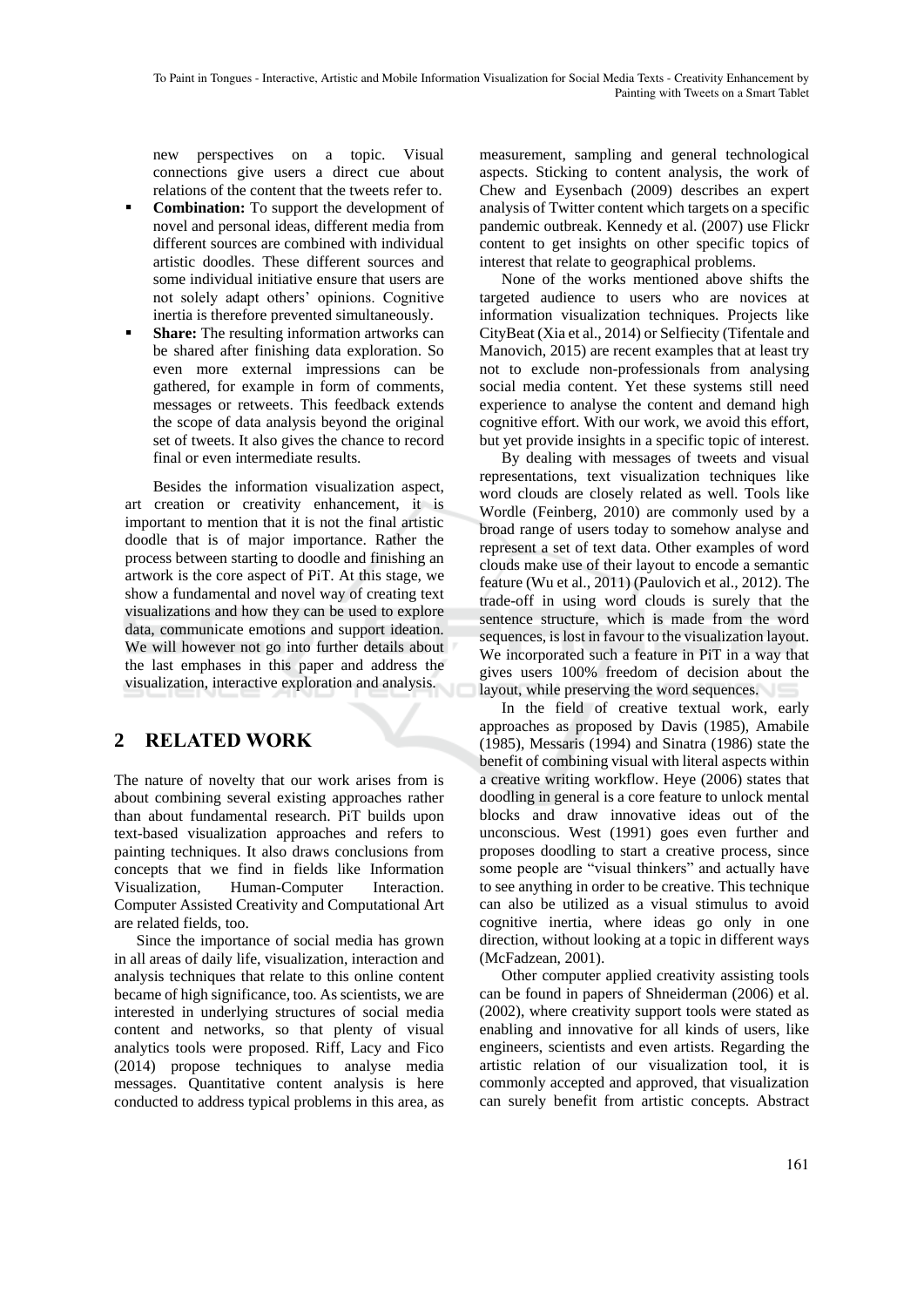painting styles for example can be used to portray data in several dimensions (Tufte, 2001) (Wolfe, 1994). Therefore painting styles could also visualize and express unique features in text data like tweet texts, and furthermore allow users to easily recognize these features.

To close this section, it must be said, that no published work could be found where text data was explicitly used to paint and perform analyses on these painting-like results.

#### **3 VISUALIZATION TECHNIQUE**

Regarding the visualization technique, a brief overview of the data handling, transformation and flow is given first. Then we outline the algorithmic concepts and interaction techniques that we use.

Since textual Twitter data is visualized, the general scope of our visualization is clear. We focus on message texts, authors and hashtags, which make up the simple but multivariate dataset we. The overall flow of our proposed visualization tool is divided into **three distinct tasks** (figure 2). **(1)** State the interest, **(2)** paint with the text data and **(3)** interact with the information and layout. In painting the characters and words of the tweets dynamically and continuously, it is assured that users may stop if they found something of particular interest, and continue if they are ready to get further insights. A background image is provided as a template, too. This side feature is intended to quicken and simplify the start of the process and is therefore able to overcome initial thinking barriers.



Figure 2: The workflow of Paint in Tongues.

In step  $(1)$  of the flow, the user enters a topic of interest. This topic is used for fetching tweets that are closely related and of high importance regarding this topic. Preferences allow more professional users to filter and adjust the search. In general, we apply a certain pre-processing that cannot be disabled. Unknown characters, URLs and unreadable sequences of special punctuation characters (e.g. "!!= $[! \&i>$ ") are filtered out. Thereby we focus on exploring the semantic meanings of the text data.

Step **(2)** is the part where the text data is painted dynamically on the digital canvas of the smart tablet. This feature enables to choose the scope of the visual analysis. It can range from a simple dimension of a few words up to a more complex size of 14000 words.

Step **(3)** is the interaction mode. It is possible to interact directly with single words to get specific detail information about it here. In addition, these selected words can be moved within the created painting to build up abstract and individual constructs. Individually important aspects can be emphasized here. It can be switched between the interaction and the painting mode, so that the iterative interplay creates alternative views on the data set. This is valuable for deriving dynamic visual patterns of the data set and can be combined with a linked graph view. These links are used as cues for the user, to easily draw their attention to other areas where a similar word is used (figure 5).

#### **3.1 Algorithmic Concepts**

Since the set of data we are dealing with in this paper has a manageable scope there is less focus on complex algorithms. However simple algorithmic concepts are still needed to provide a clear visualization concept for the multivariate data set. The simplicity gets even more important because we are addressing beginners at data visualization. These algorithmic concepts are likewise of notable significance for the interaction techniques that are supported by our visualization tool.

Most of these concepts are carried out prior to the actual visualization, so that they are not intended to be changed during the visualization process. The most important concepts are filtering, sorting/ordering, node linking, iteration and painting with text data. The text painting algorithm is based on the work of Bohnacker et al. (2012). Furthermore we use a microcontroller setup to control the brush/font size of the visualization dynamically.

The iterative aspect is reflected in several abstract facets. Switching between the painting mode and the interaction mode, for example, iteratively extends the scope of the analysis and builds up the data interpretation.

#### **3.2 Interaction Techniques**

Our visualization application supports several basic techniques that enable users to interact with the data. Both breadth-like and depth-like procedures are supported, so that overall content-related aspects between tweets can be discovered as well as detailed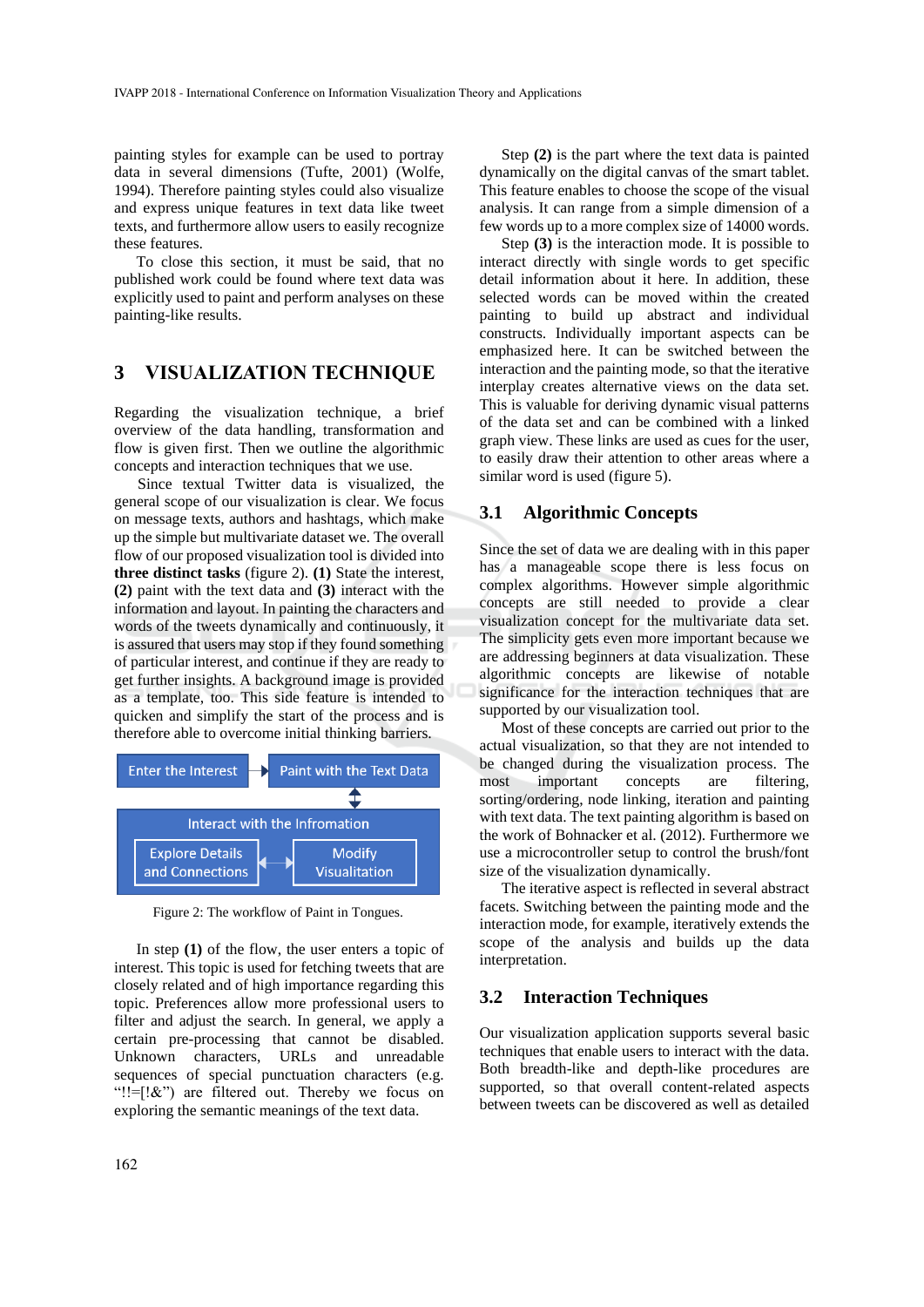information on particular tweets. These interactions are mostly regarded as proposed by Yi et al. (2007) and Heer and Shneiderman (2012). In particular we support these techniques: stop word elimination, word selection/highlighting, exploration, encoding, reconfiguration, abstraction/elaboration, filtering, connecting, undoing/redoing and sharing.

Furthermore we add a semantic layout feature. By interactively painting the words on a digital canvas, users have a high degree of self-determination concerning the visual representation of the text data. Colour and arrangement are assigned very freely and dynamically. Thus a semantic relation between content and appearance can be expressed by the user.

### **4 APLLICATION EXAMPLE**

In this section, we describe a step-by-step illustration of our proposed PiT tool by utilizing a prototype. We show a simple example for visualizing tweets, with a focus on interactively exploring the textual data by doodling and adjusting the visualization layout. The **three distinct steps** again are: **(1)** Enter a topic interest (figure 3), **(2)** paint with the text data on an initially blank canvas (figure 4) and **(3)** interactively explore and modify the previously painted layout of the data (figure 5). As described earlier, steps two and three can alternately be repeated.



Figure 3: Step **(1)**: Preferences are set at the initial screen.

Independent from the intention of using PiT, we start at the initial screen where a certain topic of interest has to be entered (figure 3). In this case we choose to fetch English tweets about the topic "tweety" with stop word filtering applied. After all queries are processed, we find ourselves at the blank canvas screen in the painting mode. Then we could for example trace an outline of the provided image template. In figure 4 a) we can see this step visualized with a blank canvas and the template image displayed. In 4 b), we show the drawn outline and decided to turn off the template option for the sake of clarity. If we are solely focused on creating abstract contemporary doodles with a text brush, we could finish our visualization artwork (figure 4 c)) by utilizing the template image and brush adjustments like size and colour and then share it.

When we want to explore the data within the visualization in more detail and draw conclusions about the content and relations, we could now iteratively switch between visualizing tweets texts in the painting mode and interacting with the data in the interaction mode. In figure 5 we are further interested in the word "tweety" and select the word by tapping on it while we are in the interaction mode. The word is highlighted and links are drawn towards all other similar words that are represented on the canvas. Tapping on the word furthermore opens a window which provides detailed information about the tweet that our selected word is contained in (figure 5).



Figure 4: Step **(2)**: a) Initial blank canvas with a template image is displayed. b) First contours are drawn, template is turned off. c) An artwork-like visualization is crafted.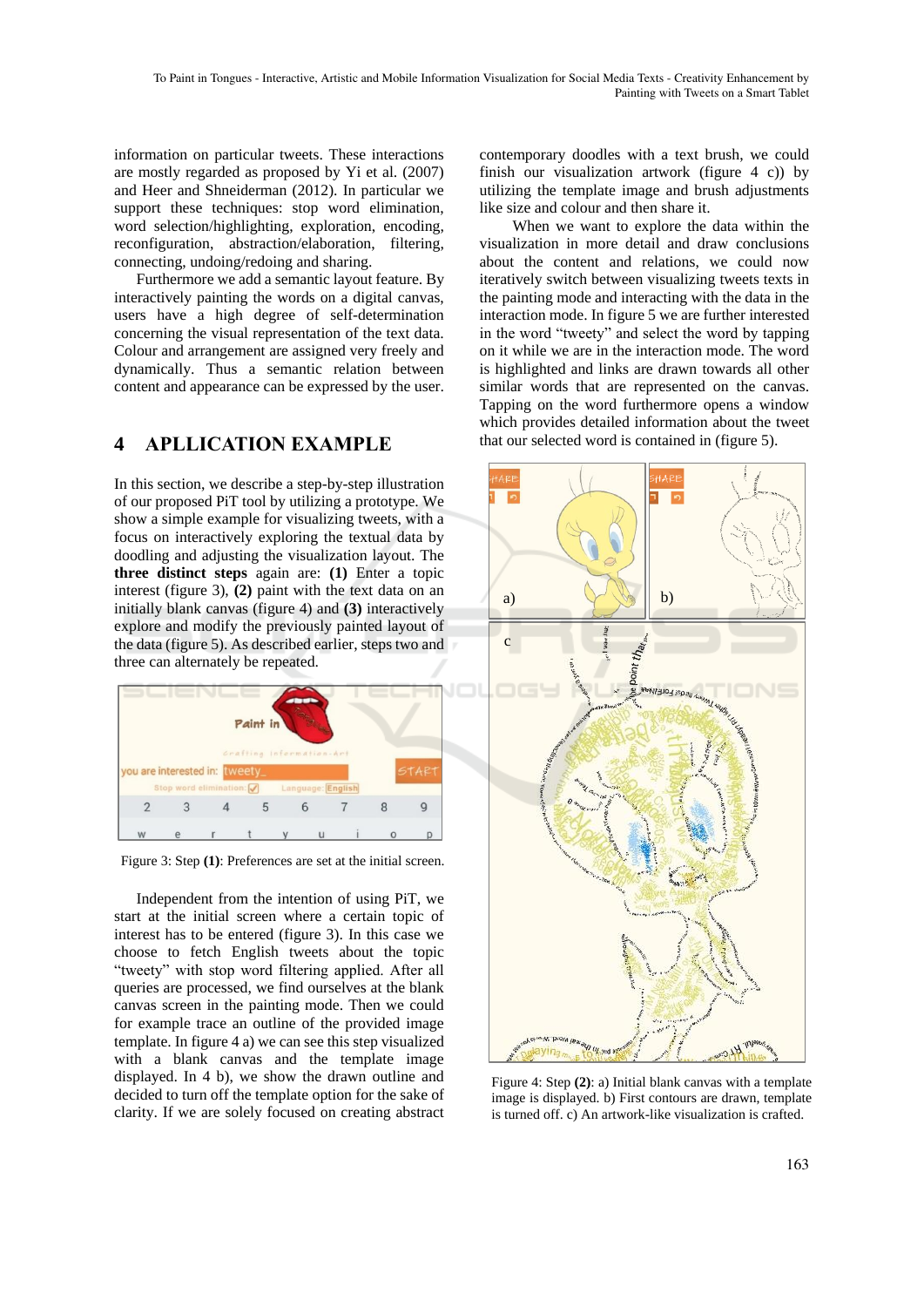Besides author and keywords (hashtags) of this tweet, generalized information concerning the distinct word is displayed, which is a set of words. These words are used most frequently within other tweets that contain the word "tweety". Therefore, the message texts of the whole set of 100 tweets are used, to make a more valid statement. If this detailed information about "tweety" and its relations showed us interesting aspects or inspiration that we were looking for, we might want to be able to treat this selected word apart from others. Therefore we rearrange the visual layout by tapping, dragging and dropping the word to another position (figure 5).

After this positive result of the exploration, we switch back to the painting mode to extend the scope of our visualization in order to find more interesting aspects and conclusions. Node-link graphs for example can produce patterns that are worth further investigating. Regarding the enhancement of creativity, the interplay between the template image and the meanings of the written message texts can lead to stimulating aspects as well. Totally different or even dissonant meanings can be reflected here, so that the topic of interest can be viewed from different angles. Alternative views, opinions and ways of



Figure 5: Step **(3)**: Details are provided on demand in the interaction mode by selecting a word on the digital canvas. Here the word "Tweety" is selected, rotated and moved from its originally painted position. The interaction was used to rearrange the layout of the words and to separate personally important words from others.

looking at the content that might not be considered before are the result of this interactive data set exploration.

By looking at the tweets visualization artwork, we can get an **overview** about the frequencies of specific words using the link function. These links and the detail information about other commonly used words

give both detailed insights and abstract impressions to what we refer as a **comprehensive content** of the set of tweets. These links and frequencies also **compare** the contents visually. We get further information about a certain **public opinion**, **context** and **meaning** of words. If we choose our topic to be "tweety" for example, we are able to see that other people use words like "bird", "yellow" and "sylvester" together with "tweety", which is very obvious (figure 5). But more **unexpected connections and relations** are also shown, so that words like "piolin", "catalonia" and "trump" were often used in tweets about tweety. The **combination** of different media, like text, images, semantic layout and graphs amplifies this broadening of thoughts and helps to avoid cognitive inertia. At the end, these elaborated information visualizations can be **shared** with other people on social media platforms to extend the scope of data analysis and get feedback from different sources.

#### **5 USER STUDY**

Since we target an audience that consists of novices at information visualization, we conducted a small and simplified user study to get qualitative feedback about the overall usability. Nine Students from creative study programmes were asked to test the tool. They were advised to perform some tasks and to fill a post-study questionnaire on aspects concerning the visualization, interaction and user experience. A combined set of questions from the QUIS (Chin, Diehl and Norman, 1988) and the USE questionnaire (Lund, 2001) were used. In free text questions and comments, the participants were asked to state qualitative negative and positive aspects concerning the application and the usefulness within their creativity workflow.

The study did not aim to be a comprehensive usability study because it was placed within the prototype development process. It could still be utilized to find crucial problems that must be solved before planning a more advanced and costly user survey, based on the results of this pilot study.

#### **5.1 Participants and Tasks**

Since all participants were students from the majors of film studies, media studies, music studies or online journalism, they had no experience in the field of Information Visualization. However all of them had experience in creative writing, like script or lyric writing. The tool was given to them for five minutes of unguided exploration without prior tutorial.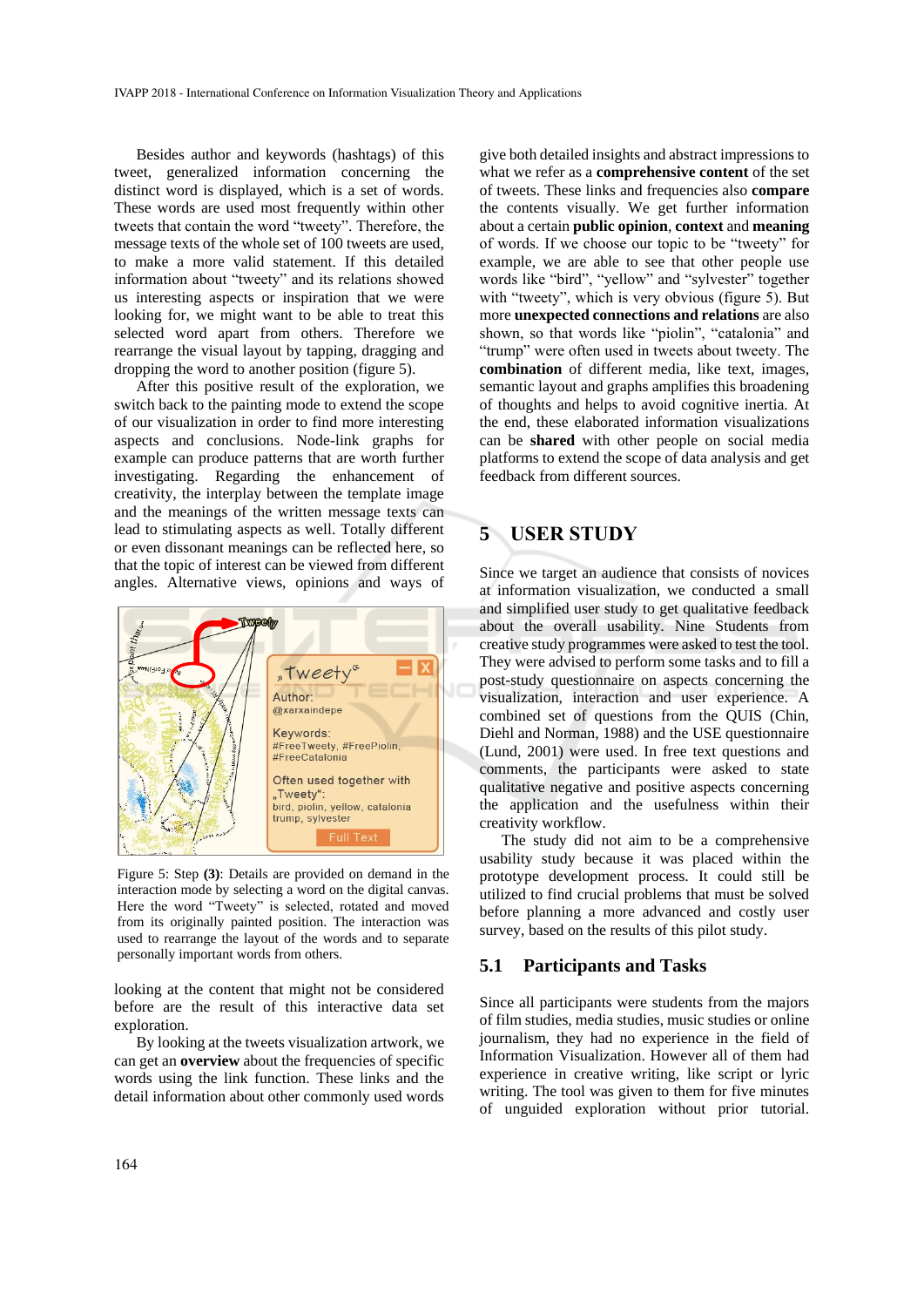Afterwards, six tasks were carried out by the users. The first four tasks were simple and straightforward and aimed at observations on interactions with the interface. The last two tasks were more freely to inform about a certain topic of interest and using the tool until the participants would say they could get some inspiration regarding this topic. After these tasks, the questionnaire was conducted. Besides the survey-like part, it should be stated what they found particular helpful, if there occurred any errors and if they could imagine to use it within their particular field of work. Altogether about 25 minutes at maximum were used for each participant, depending on their individual set end of the last two tasks. These 25 minutes were composed of five minutes free exploration, five minutes for the first four tasks, ten minutes for the last two tasks and five minutes for answering the questionnaire.

### **5.2 Results**

As a result, we could point out some minor flaws in our tool. Participants were irritated about choosing brush colours for the painted text and thought that they would have any meanings. The transition between the states of the tool were not understood as clearly as expected. It did not impair the usability after completing five minutes of free exploration.

Especially the comments on the conclusions about their interest were very enlightening. Eight of nine participants stated that they could come up with different and novel perspectives about their topic based on the visualization and interaction techniques that we support. It could also be pointed out that these participants would use the tool for getting started to explore and investigate on a certain topic, but not further. More comprehensive content acquisition would need the possibility to write down personal ideas and thoughts that the users come up with while doodling and interacting with the visualization.

Overall each participant described that he or she could get into a creative process easily and that basic inspiration for further work could be acquired with the help of the Paint in Tongues tool.

## **6 DISCUSSION AND LIMITATIONS**

As we do not have to handle huge data scalability problems that are common in other areas of social media visualization, there still are other limitations

and types of scalability issues to be considered carefully.

We propose our tool as a mobile application for smart tablets. This is a technical limitation, so that our testing environment was an HP Slate 7 Extreme, which is a tablet of average technical measurements. The biggest problem was the screen resolution of 800x1280 pixels on a 7" display. Since this space is sufficient for small paintings and doodles of up to about one hundred words, visual clutter (Rosenholtz et al., 2005) starts to appear if more words are used.

This problem is also very dependent on the userdriven layout of the visualization, as users paint it. Even a comparably small data set can be challenging when lain out in an inefficient way. Therefore we encourage to use a moderate amount of words and increase the brush size rather than to fill areas with many small characters. If it is taken advantage of the whole screen size, artistic visualizations could be elaborated that were still explorable with more than 150 words.

# **7 CONCLUSIONS**

In this paper we proposed a mobile tool for visualizing textual data from tweets. It is addressed at users who are unexperienced to information visualization techniques, but interested in meanings and relations regarding a specific topic. Opinions and different views of the public Twitter community have to be revealed here. Therefore the visualization is focused on the extraction of essential content within a set of tweets. To support people in exploring this data, we combined several visualization and interaction techniques. Our approach is of particular benefit for several scenarios when creativity shall be enhanced in terms of textual context, for example where song lyrics are written.

We stated the necessary data handling and algorithmic concepts that these visualization and interaction techniques are based on. An application example was presented together with a small user study. Limitations and challenges of the visual concept and design were described briefly, as well as issues of technical nature. These gave insights into what could be done to improve the visualization tool.

After all we were able to prove that the general approach supports people to get into a creative process while simultaneously investigating on a specific topic. As intended it is especially useful for creative writing purposes. While the usefulness of our tool is constrained on initializing ideation only, now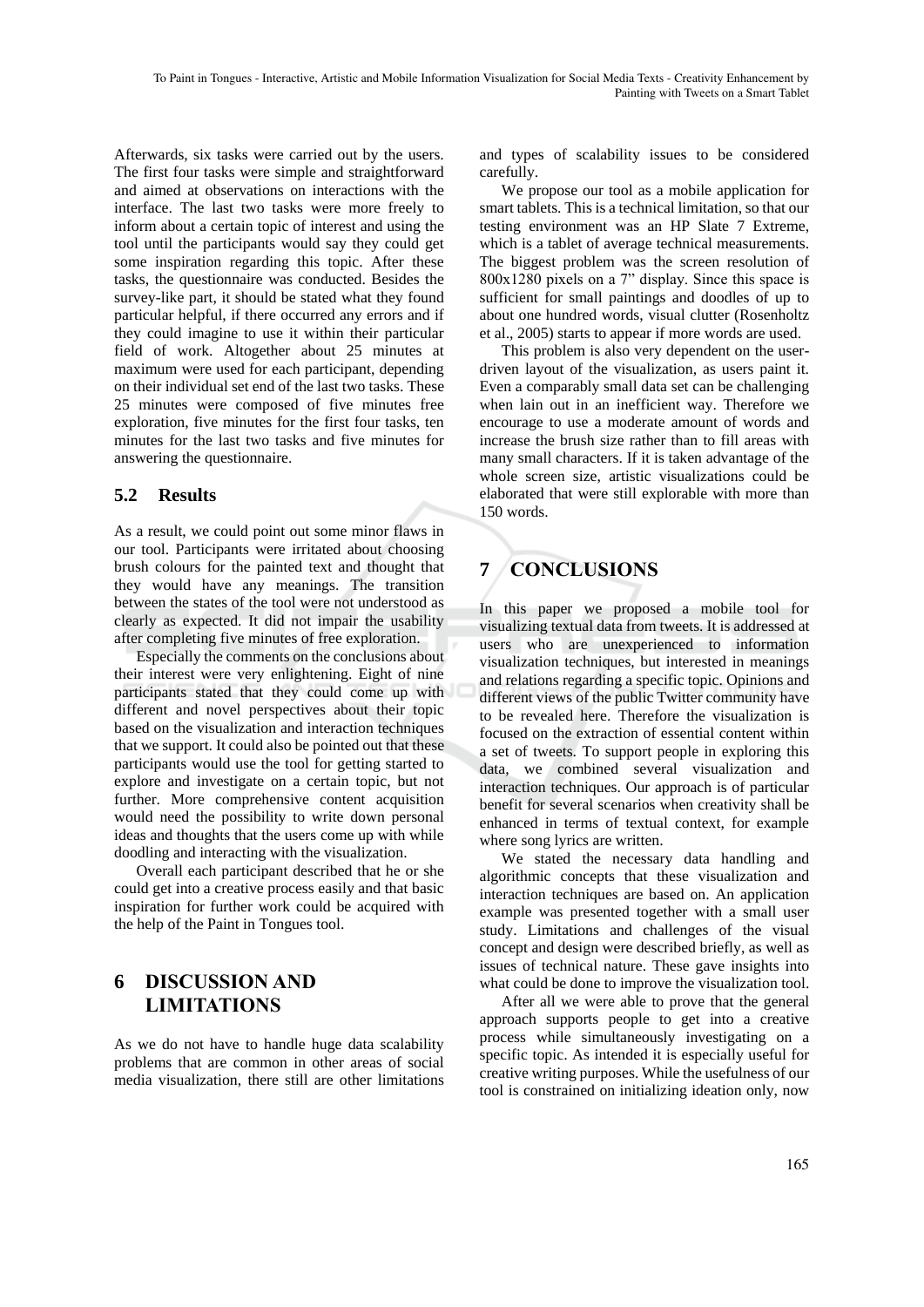it is the turn for improving and elaborating the concept reasoned by the results of this paper.

#### **8 FUTURE WORK**

Based on the discussion and a first pilot study, some aspects of future work were already mentioned indirectly. In following work, we will focus on a more advanced user study to evaluate the visualization tool. Since this paper targeted on the visualization aspect and the prototype application of the PiT concept, experiments with a focus on the actual creativity enhancing process will be conducted. Further issues in future development will therefore enable users to take personal notes while interacting with the data. This provides additional help especially for creative writing, but will also help to extend the visualization and the interaction by a "Record" technique, as proposed by Heer and Shneiderman (2012).

While we only address Twitter as the underlying data set of our work visualization tool, the concept can easily be transferred to other social media platforms that work with text/messages and tags like hashtags in Twitter. As a next step, we will assign the PiT concept to more objective media as articles of online news. Big news companies like The New York Times or The Guardian already provide APIs to get access to exactly this kind of data: content, authors, tags and furthermore headlines.

To improve and extend the actual visualization concept of PiT, we plan to make use of colour coding and size of the words, more commonly in word clouds, to encode information. This coincidently solves some issues that were found within the pilot study as a nice side effect. Techniques like brushing and linking seem to be promising and will be used in a multiple view approach. This will emphasize the information visualization aspect of our application even more.

#### **REFERENCES**

- Amabile, T. M. (1985). Motivation and creativity: Effects of motivational orientation on creative writers. *Journal of personality and social psychology, 48(2), 393.*
- Bohnacker, H., Gross, B., Laub, J., & Lazzeroni, C. (2012). *Generative design: visualize, program, and create with processing.* Princeton Architectural Press.
- Chew, C., & Eysenbach, G. (2010). *Pandemics in the age of Twitter: content analysis of Tweets during the 2009 H1N1 outbreak.* PloS one, 5(11), e14118.
- Chin, J. P., Diehl, V. A., & Norman, K. L. (1988, May). Development of an instrument measuring user satisfaction of the human-computer interface. *In Proceedings of the SIGCHI conference on Human factors in computing systems (pp. 213-218).* ACM.
- Davis, S. (1985). *The craft of lyric writing*. Writer's Digest Books.
- Feinberg, J. (2010. "Wordle," in Beautiful Visualization, J. *Steele and N. Iliin- sky, Eds. O'Reilly, pp. 37–58.*
- Heer, J., & Shneiderman, B. (2012*). Interactive dynamics for visual analysis.* Queue, 10(2), 30.
- Heye, D. (2006). *Creativity and innovation: Two key characteristics of the successful 21st century information professional.* Business information review, 23(4), 252-257.
- Kaser, O., & Lemire, D. (2007). *Tag-cloud drawing: Algorithms for cloud visualization.* arXiv preprint cs/0703109.
- Kennedy, L., Naaman, M., Ahern, S., Nair, R., & Rattenbury, T. (2007, September). How flickr helps us make sense of the world: context and content in community-contributed media collections. *In Proceedings of the 15th ACM international conference on Multimedia (pp. 631-640)*. ACM.
- Lund, A. M. (2001). *Measuring Usability with the USE Questionnaire12.".* Usability interface, 8(2), 3-6.
- MacArthur, C. A., Graham, S., & Fitzgerald, J. (Eds.). (2008*). Handbook of writing research*. Guilford Press.
- McFadzean, E. (2001). *Critical factors for enhancing creativity. Strategic change, 10(5),* 267-283.
- Messaris, P. (1994). *Visual" literacy": Image, mind, and reality.* Westview Press.
- Paulovich, F. V., Toledo, F., Telles, G. P., Minghim, R., & Nonato, L. G. (2012, June). *Semantic wordification of document collections. In Computer Graphics Forum (Vol. 31, No. 3pt3, pp. 1145-1153).* Blackwell Publishing Ltd.
- Riff, D., Lacy, S., & Fico, F. (2014). *Analyzing media messages: Using quantitative content analysis in research.* Routledge.
- Rosenholtz, R., Li, Y., Mansfield, J., & Jin, Z. (2005, April). Feature congestion: a measure of display clutter. *In Proceedings of the SIGCHI conference on Human factors in computing systems (pp. 761-770).* ACM.
- Seifert, C., Kump, B., Kienreich, W., Granitzer, G., & Granitzer, M. (2008, July). On the beauty and usability of tag clouds. In Information Visualisation, 2008. *IV'08. 12th International Conference (pp. 17-25).* IEEE.
- Shneiderman, B. (2002). Creativity support tools. Communications of the ACM, 45(10), 116-120.
- Shneiderman, B., Fischer, G., Czerwinski, M., Resnick, M., Myers, B., Candy, L., ... & Jennings, P. (2006). Creativity support tools: Report from a US National Science Foundation sponsored workshop. *International Journal of Human-Computer Interaction, 20(2), 61-77*.
- Sinatra, R. (1986). Visual Literacy *Connections to Thinking, Reading and Writing.* Charles C. Thomas, Publisher, 2600 South First St., PO Box 4709, Springfield, IL 62708-4709.